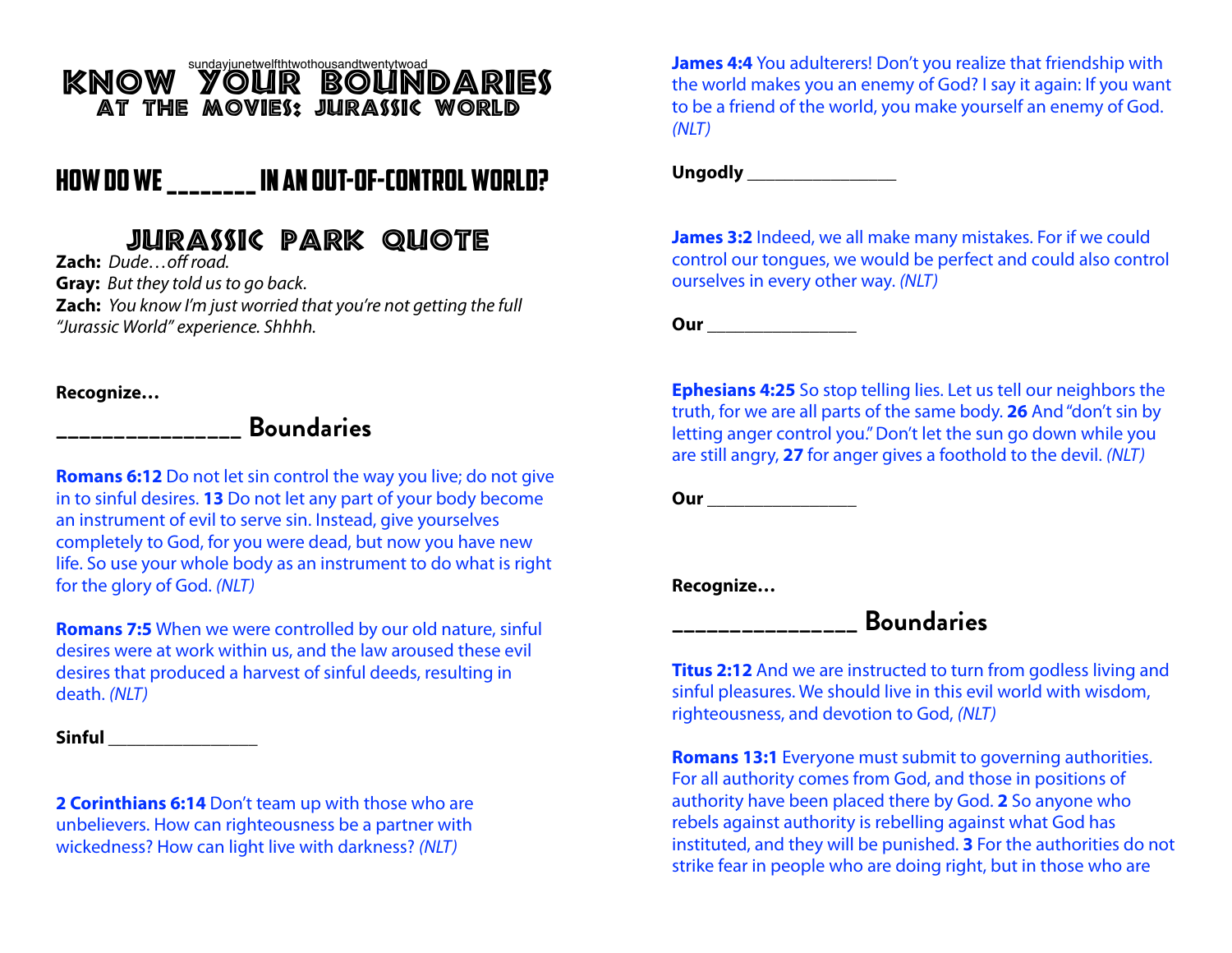doing wrong. Would you like to live without fear of the authorities? Do what is right, and they will honor you. **4** The authorities are God's servants, sent for your good. But if you are doing wrong, of course you should be afraid, for they have the power to punish you. They are God's servants, sent for the very purpose of punishing those who do what is wrong. *(NLT)*

**Godly \_\_\_\_\_\_\_\_\_\_\_\_\_\_\_\_**

**Ephesians 5:33** So again I say, each man must love his wife as he loves himself, and the wife must respect her husband. *(NLT)*

**Proverbs 22:6** Direct your children onto the right path, and when they are older, they will not leave it. *(NLT)*

**Ephesians 6:4** Fathers, do not provoke your children to anger by the way you treat them. Rather, bring them up with the discipline and instruction that comes from the Lord. *(NLT)*

**Godly \_\_\_\_\_\_\_\_\_\_\_\_\_\_\_\_**

**Proverbs 27:6** Wounds from a sincere friend are better than many kisses from an enemy. *(NLT)*

**Proverbs 22:24** Don't befriend angry people or associate with hot-tempered people, **25** or you will learn to be like them and endanger your soul. *(NLT)*

**Godly \_\_\_\_\_\_\_\_\_\_\_\_\_\_\_\_**

**Ephesians 4:2** Always be humble and gentle. Be patient with each other, making allowance for each other's faults because of your love. **3** Make every effort to keep yourselves united in the Spirit, binding yourselves together with peace. *(NLT)*

**Colossians 3:12** Since God chose you to be the holy people he loves, you must clothe yourselves with tenderhearted mercy, kindness, humility, gentleness, and patience. **13** Make allowance for each other's faults, and forgive anyone who offends you. Remember, the Lord forgave you, so you must forgive others. **14** Above all, clothe yourselves with love, which binds us all together in perfect harmony. *(NLT)*

Godly **and a set of the set of the set of the set of the set of the set of the set of the set of the set of the set of the set of the set of the set of the set of the set of the set of the set of the set of the set of the** 

**Romans 8:5** Those who are dominated by the sinful nature think about sinful things, but those who are controlled by the Holy Spirit think about things that please the Spirit. **6** So letting your sinful nature control your mind leads to death. But letting the Spirit control your mind leads to life and peace. *(NLT)*

**Galatians 5:22** But the Holy Spirit produces this kind of fruit in our lives: love, joy, peace, patience, kindness, goodness, faithfulness, **23** gentleness, and self-control. There is no law against these things! *(NLT)*

Godly **and a set of the set of the set of the set of the set of the set of the set of the set of the set of the set of the set of the set of the set of the set of the set of the set of the set of the set of the set of the** 

**Recognize…**

### **\_\_\_\_\_\_\_\_\_\_\_\_\_\_\_\_ Boundaries**

**1) Guide in your search for \_\_\_\_\_\_\_\_\_\_\_\_\_\_\_\_:**

**Psalm 25:5** Lead me by your truth and teach me, for you are the God who saves me. All day long I put my hope in you. *(NLT)*

**2) Establish the clear path to \_\_\_\_\_\_\_\_\_\_\_\_\_\_\_\_ life:**